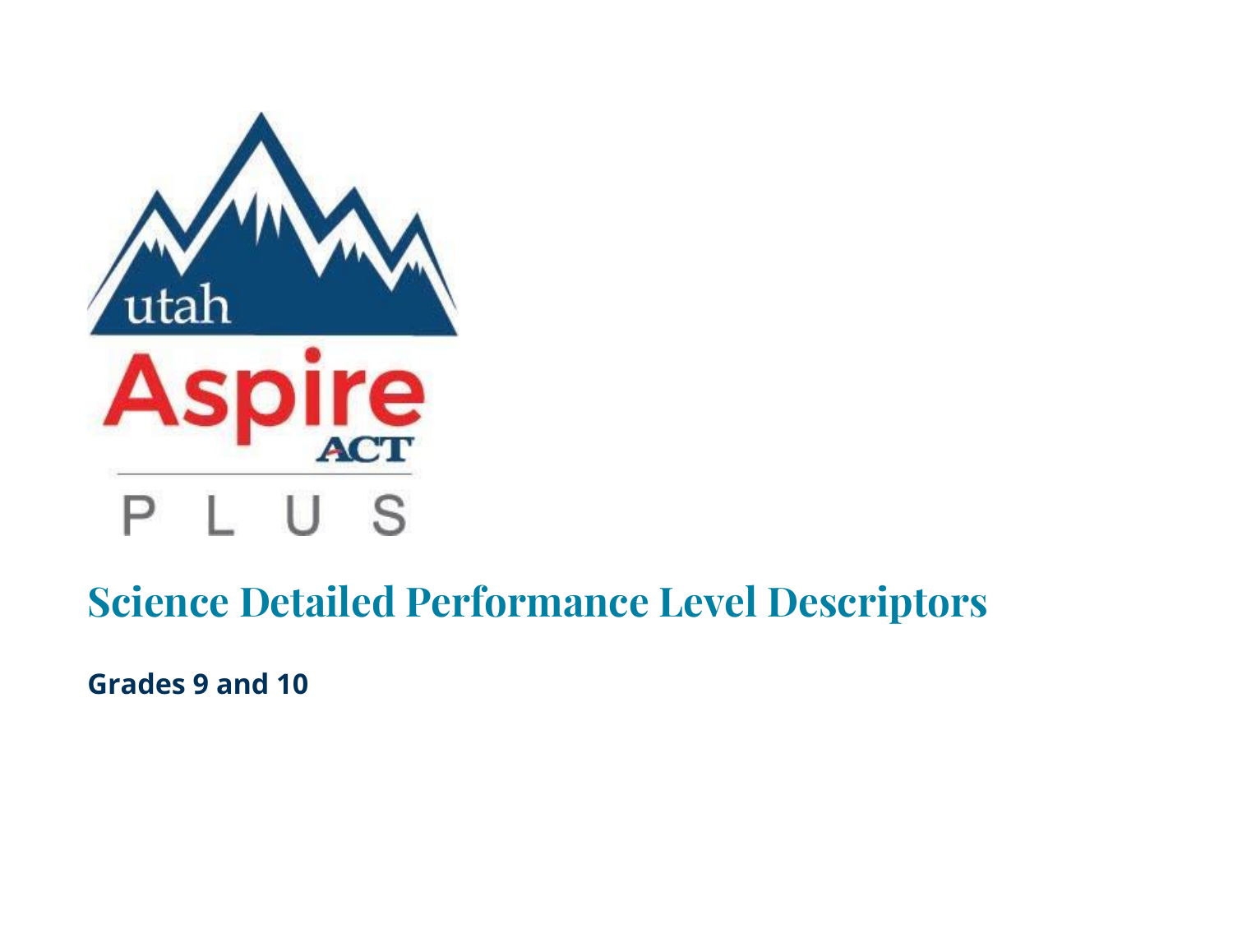|                                                                                                                                                                  | <b>Performance Level Descriptors - Science</b>                                                                                                                                                                                                                                                                                                                                              |                                                                                                                                                                                                                                                                                                                                                                                                                         |                                                                                                                                                                                                                                                                                                                                                                                                                                                                                                                      |                                                                                                                                                                                                                                                                                                                                                                                                                                                                                                   |  |  |  |  |  |  |
|------------------------------------------------------------------------------------------------------------------------------------------------------------------|---------------------------------------------------------------------------------------------------------------------------------------------------------------------------------------------------------------------------------------------------------------------------------------------------------------------------------------------------------------------------------------------|-------------------------------------------------------------------------------------------------------------------------------------------------------------------------------------------------------------------------------------------------------------------------------------------------------------------------------------------------------------------------------------------------------------------------|----------------------------------------------------------------------------------------------------------------------------------------------------------------------------------------------------------------------------------------------------------------------------------------------------------------------------------------------------------------------------------------------------------------------------------------------------------------------------------------------------------------------|---------------------------------------------------------------------------------------------------------------------------------------------------------------------------------------------------------------------------------------------------------------------------------------------------------------------------------------------------------------------------------------------------------------------------------------------------------------------------------------------------|--|--|--|--|--|--|
| <b>PLD Type</b>                                                                                                                                                  | <b>Below Proficient</b>                                                                                                                                                                                                                                                                                                                                                                     | <b>Approaching Proficient</b>                                                                                                                                                                                                                                                                                                                                                                                           | Proficient                                                                                                                                                                                                                                                                                                                                                                                                                                                                                                           | <b>Highly Proficient</b>                                                                                                                                                                                                                                                                                                                                                                                                                                                                          |  |  |  |  |  |  |
| Policy                                                                                                                                                           | The Level 1 students are<br>below proficient in achieving<br>or applying the science<br>attitudes and knowledge/<br>skills as specified in the Utah<br>Core Standards. The students<br>generally perform<br>significantly below the<br>standard for their grade level<br>and are able to engage with<br>higher-order thinking skills<br>for all science contexts with<br>extensive support. | The Level 2 students are<br>approaching proficient in<br>achieving or applying the<br>science attitudes and<br>knowledge/skills as specified<br>in the Utah Core Standards.<br>The students generally<br>perform slightly below the<br>standard for their grade level<br>and are likely able to engage<br>in higher-order thinking skills<br>for all science contexts with<br>support.                                  | The Level 3 students are<br>proficient in achieving or applying<br>the science attitudes and<br>knowledge/skills as specified in<br>the Utah Core Standards. The<br>students generally perform at the<br>standard for their grade level and<br>are able to engage in higher-order<br>thinking skills for all science<br>contexts with independence and<br>minimal support. This level of<br>science performance likely<br>indicates students are on track to<br>be sufficiently prepared for<br>college or a career. | The Level 4 students are highly<br>proficient in achieving or applying<br>the science attitudes and<br>knowledge/skills as specified in the<br>Utah Core Standards. The students<br>generally perform above the<br>standard for their grade level and<br>are able to engage in higher-order<br>thinking skills involving all science<br>contexts independently. This level<br>of science performance likely<br>indicates students are on track to<br>be well-prepared for college or a<br>career. |  |  |  |  |  |  |
| Range                                                                                                                                                            | The Level 1 Students:                                                                                                                                                                                                                                                                                                                                                                       | The Level 2 Students:                                                                                                                                                                                                                                                                                                                                                                                                   | The Level 3 Students:                                                                                                                                                                                                                                                                                                                                                                                                                                                                                                | The Level 4 Students:                                                                                                                                                                                                                                                                                                                                                                                                                                                                             |  |  |  |  |  |  |
| Strand BIO.1:<br>Interactions with<br>Organisms and the<br>Environment<br><b>BIO.1.1</b><br><b>BIO.1.2</b><br><b>BIO.1.3</b><br><b>BIO.1.4</b><br><b>BIO.1.5</b> |                                                                                                                                                                                                                                                                                                                                                                                             | 1.1 Conduct an<br>investigation to identify<br>data and/or identify data<br>from an investigation that<br>describe how living and<br>non-living factors affect the<br>stability and change of a<br>population.<br>1.2 Use a model to identify<br>the cycling of matter and<br>flow of energy among<br>organisms in an ecosystem.<br>1.3 Identify data that<br>describe the effects of<br>photosynthesis and cellular  . | 1.1 Plan an investigation to<br>analyze data to predict how<br>living and non-living factors<br>affect the stability and change<br>of a population.<br>1.2 Develop and use a model<br>to describe the cycling of<br>matter and flow of energy<br>among organisms in an<br>ecosystem.<br>1.3 Analyze data to predict the<br>effects of photosynthesis and<br>cellular respiration on carbon<br>reservoirs in the carbon cycle.<br>1.4 Construct an argument                                                           | 1.1 Evaluate and revise an<br>investigation to analyze data to<br>determine how limitations in<br>data impact predictions of how<br>living and non-living factors<br>affect the stability and change<br>of a population.<br>1.2 Evaluate and revise a model<br>to explain the cycling of matter<br>and flow of energy among<br>organisms in an ecosystem.<br>1.3 Analyze data to determine<br>how limitations in data impact<br>predictions of the effects of<br>photosynthesis and cellular      |  |  |  |  |  |  |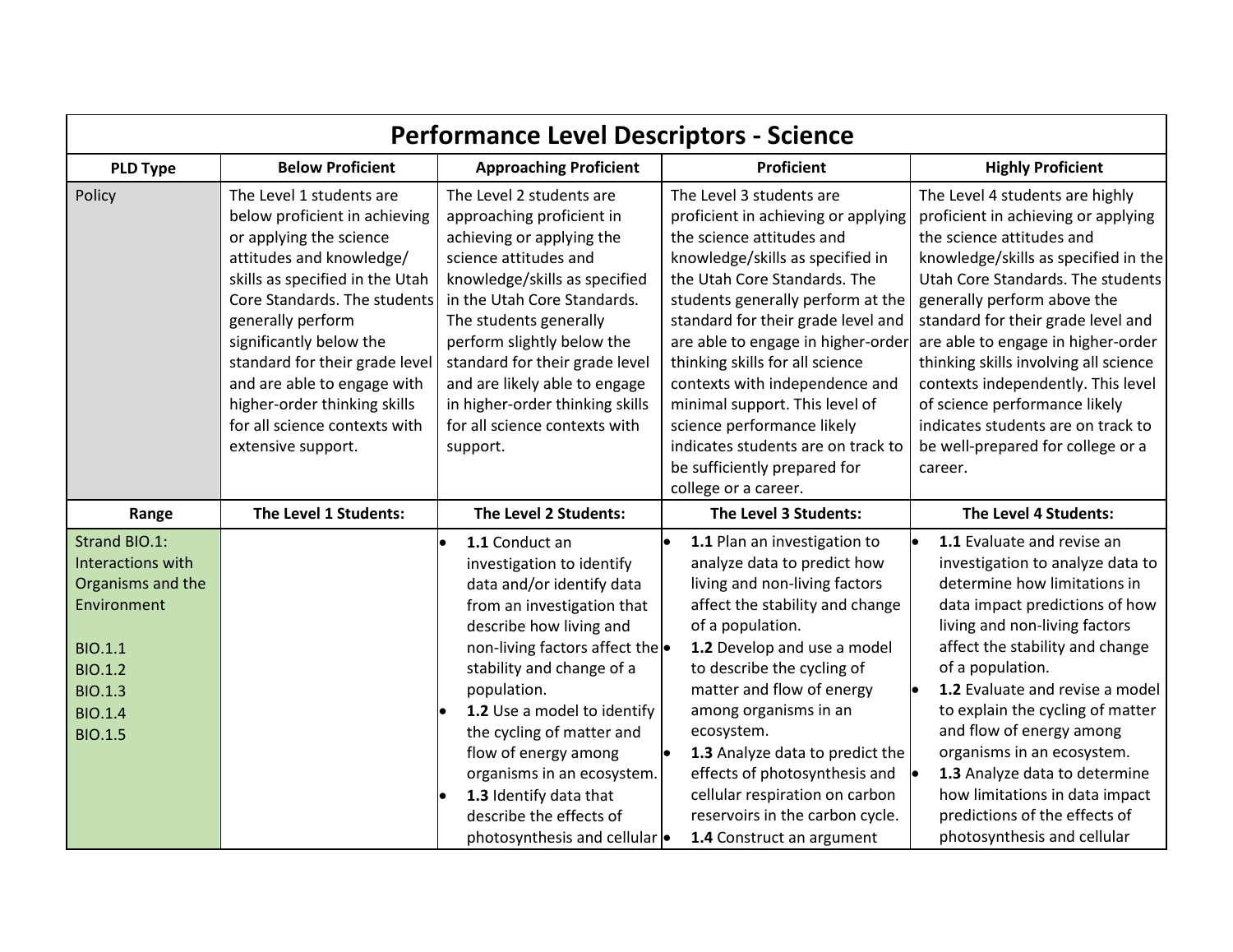|                                                                                                                                                                                                                  |  | respiration on carbon<br>reservoirs in the carbon<br>cycle.<br>1.4 Identify evidence that<br>supports an argument for<br>how ecosystems maintain<br>relatively consistent<br>numbers and types of<br>organisms in stable<br>conditions.<br>1.5 Identify a solution that<br>reduces the impact caused<br>by human activities on the<br>environment and<br>biodiversity.                                                                                                                             | from evidence for how<br>ecosystems maintain relatively<br>consistent numbers and types<br>of organisms in stable<br>conditions.<br>1.5 Design a solution that<br>reduces the impact caused by<br>human activities on the<br>environment and biodiversity. $\bullet$                                                                                                                                                                                                                                                                                  | respiration on the scale and<br>proportion of carbon reservoirs<br>in the carbon cycle.<br>1.4 Evaluate and revise an<br>argument for how ecosystems<br>maintain relatively consistent<br>numbers and types of<br>organisms in stable conditions.<br>1.5 Evaluate and revise a<br>solution that reduces the<br>impact caused by human<br>activities on the environment<br>and biodiversity.                                                                                                                                                                                                               |
|------------------------------------------------------------------------------------------------------------------------------------------------------------------------------------------------------------------|--|----------------------------------------------------------------------------------------------------------------------------------------------------------------------------------------------------------------------------------------------------------------------------------------------------------------------------------------------------------------------------------------------------------------------------------------------------------------------------------------------------|-------------------------------------------------------------------------------------------------------------------------------------------------------------------------------------------------------------------------------------------------------------------------------------------------------------------------------------------------------------------------------------------------------------------------------------------------------------------------------------------------------------------------------------------------------|-----------------------------------------------------------------------------------------------------------------------------------------------------------------------------------------------------------------------------------------------------------------------------------------------------------------------------------------------------------------------------------------------------------------------------------------------------------------------------------------------------------------------------------------------------------------------------------------------------------|
| Strand BIO.2:<br><b>Structure and</b><br><b>Function of Life</b><br><b>BIO.2.1</b><br><b>BIO.2.2</b><br><b>BIO.2.3</b><br><b>BIO.2.4</b><br><b>BIO.2.5</b><br><b>BIO.2.6</b><br><b>BIO.2.7</b> (not<br>assessed) |  | 2.1 Identify evidence that<br>supports an explanation<br>that all organisms are<br>primarily composed of<br>carbon, hydrogen, oxygen,<br>and nitrogen, and that the<br>matter taken into an<br>organism is broken down<br>and recombined to make<br>molecules necessary for life<br>functions.<br>2.2 Ask questions based on<br>observations from an<br>investigation to determine<br>how the structure of cells<br>results in cells with<br>specialized functions.<br>2.3 Use a model to identify | 2.1 Construct an explanation<br>using evidence that all<br>organisms are primarily<br>composed of carbon,<br>hydrogen, oxygen, and<br>nitrogen, and that the matter<br>taken into an organism is<br>broken down and recombined<br>to make molecules necessary<br>for life functions.<br>2.2 Ask questions to clarify<br>descriptions of relationships in<br>data to determine how the<br>structure of cells results in cells<br>with specialized functions.<br>2.3 Develop and use a model<br>to describe the cycling of<br>matter and flow of energy | 2.1 Evaluate and revise an<br>explanation using evidence that<br>all organisms are primarily<br>composed of carbon, hydrogen,<br>oxygen, and nitrogen, and that<br>the matter taken into an<br>organism is broken down and<br>recombined to make molecules<br>necessary for life functions.<br>2.2 Ask questions to clarify<br>explanations of relationships in<br>data to determine how (a) the<br>structure and function of cells,<br>(b) the proportion and quantity<br>of organelles, and (c) the shape<br>of cells result in cells with<br>specialized functions.<br>2.3 Evaluate and revise a model |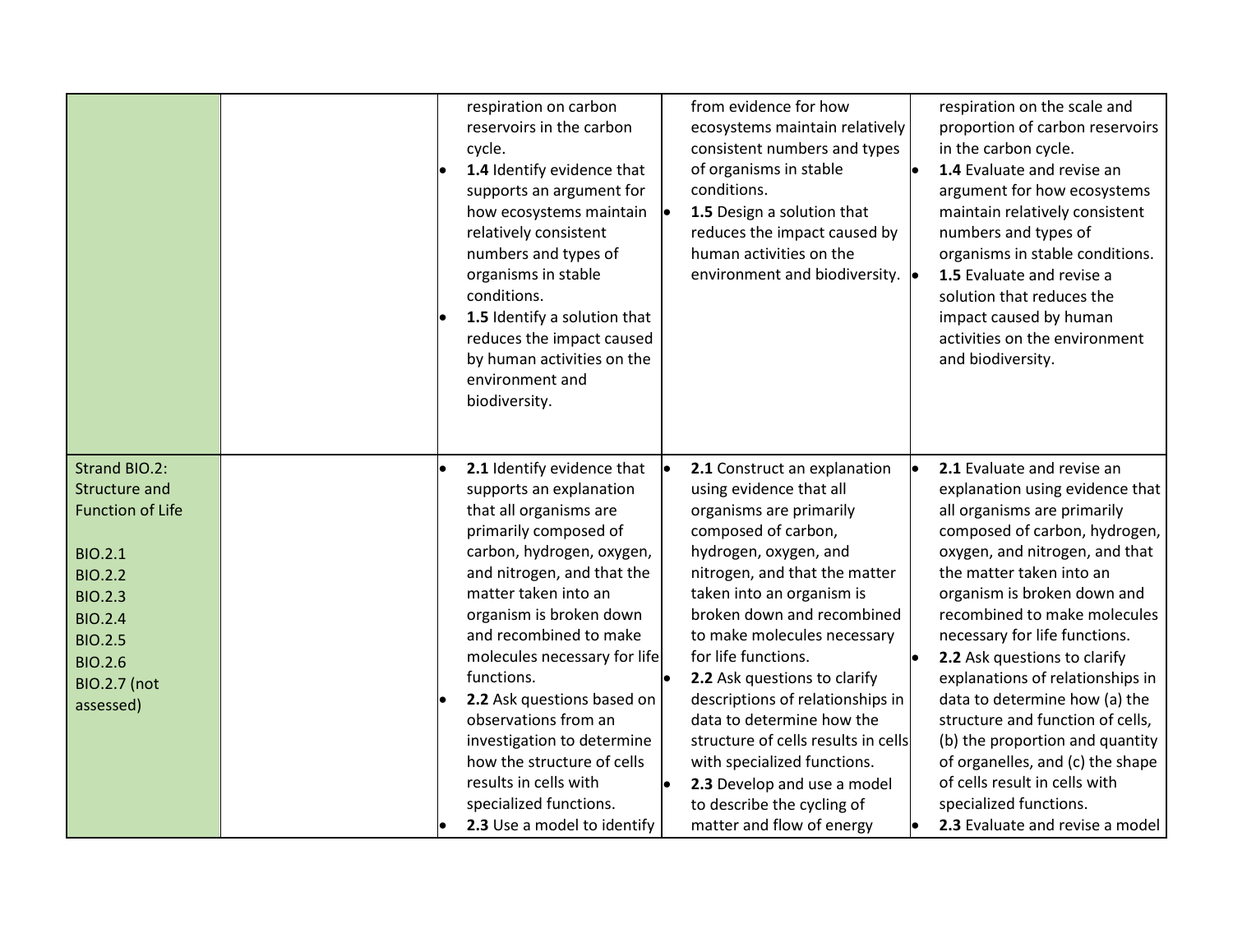|                                          |  | the cycling of matter and<br>flow of energy through<br>living things by the<br>processes of<br>photosynthesis and cellular<br>respiration.<br>2.4 Conduct an<br>investigation to identify<br>data and/or identify data<br>from an investigation that $\vert \cdot \vert$<br>describe how cells maintain<br>stability within a range of<br>changing conditions by the<br>transport of materials<br>across the cell membrane.<br>2.5 Identify evidence that<br>supports an explanation<br>about the role of cell<br>division in the production,<br>growth, and maintenance<br>of systems within complex<br>organisms.<br>2.6 Ask questions to<br>identify evidence that<br>supports an argument<br>about how the structure<br>and function of interacting<br>organs and organ systems,<br>which make up<br>multicellular organisms,<br>contribute to homeostasis<br>within the organism. | through living things by the<br>processes of photosynthesis<br>and cellular respiration.<br>2.4 Plan an investigation to<br>determine how cells maintain<br>stability within a range of<br>changing conditions by the<br>transport of materials across<br>the cell membrane.<br>2.5 Construct an explanation<br>using evidence about the role<br>of cell division in the<br>production, growth, and<br>maintenance of systems within<br>complex organisms.<br>2.6 Ask questions to clarify<br>descriptions of evidence to<br>construct an argument about<br>how the structure and function<br>of interacting organs and<br>organ systems, which make up<br>multicellular organisms,<br>contribute to homeostasis<br>within the organism. | to explain the cycling of matter<br>and flow of energy through<br>living things by the processes of<br>photosynthesis and cellular<br>respiration.<br>2.4 Evaluate and revise an<br>investigation to determine how<br>cells maintain stability within a<br>range of changing conditions by<br>the transport of materials<br>across the cell membrane.<br>2.5 Evaluate and revise an<br>explanation about the role of<br>cell division in the production,<br>growth, and maintenance of<br>systems within complex<br>organisms.<br>2.6 Ask questions to clarify<br>explanations of evidence to<br>evaluate and revise an<br>argument about how the<br>structure and function of<br>interacting organs and organ<br>systems, which make up<br>multicellular organisms,<br>contribute to homeostasis<br>within the organism. |
|------------------------------------------|--|----------------------------------------------------------------------------------------------------------------------------------------------------------------------------------------------------------------------------------------------------------------------------------------------------------------------------------------------------------------------------------------------------------------------------------------------------------------------------------------------------------------------------------------------------------------------------------------------------------------------------------------------------------------------------------------------------------------------------------------------------------------------------------------------------------------------------------------------------------------------------------------|------------------------------------------------------------------------------------------------------------------------------------------------------------------------------------------------------------------------------------------------------------------------------------------------------------------------------------------------------------------------------------------------------------------------------------------------------------------------------------------------------------------------------------------------------------------------------------------------------------------------------------------------------------------------------------------------------------------------------------------|---------------------------------------------------------------------------------------------------------------------------------------------------------------------------------------------------------------------------------------------------------------------------------------------------------------------------------------------------------------------------------------------------------------------------------------------------------------------------------------------------------------------------------------------------------------------------------------------------------------------------------------------------------------------------------------------------------------------------------------------------------------------------------------------------------------------------|
| Strand BIO.3:<br><b>Genetic Patterns</b> |  | 3.1 Identify evidence that<br>supports an explanation for<br>how DNA determines                                                                                                                                                                                                                                                                                                                                                                                                                                                                                                                                                                                                                                                                                                                                                                                                        | 3.1 Construct an explanation<br>using evidence for how the<br>structure of DNA is replicated,                                                                                                                                                                                                                                                                                                                                                                                                                                                                                                                                                                                                                                            | 3.1 Evaluate and revise an<br>explanation for how the<br>structure of DNA is replicated,                                                                                                                                                                                                                                                                                                                                                                                                                                                                                                                                                                                                                                                                                                                                  |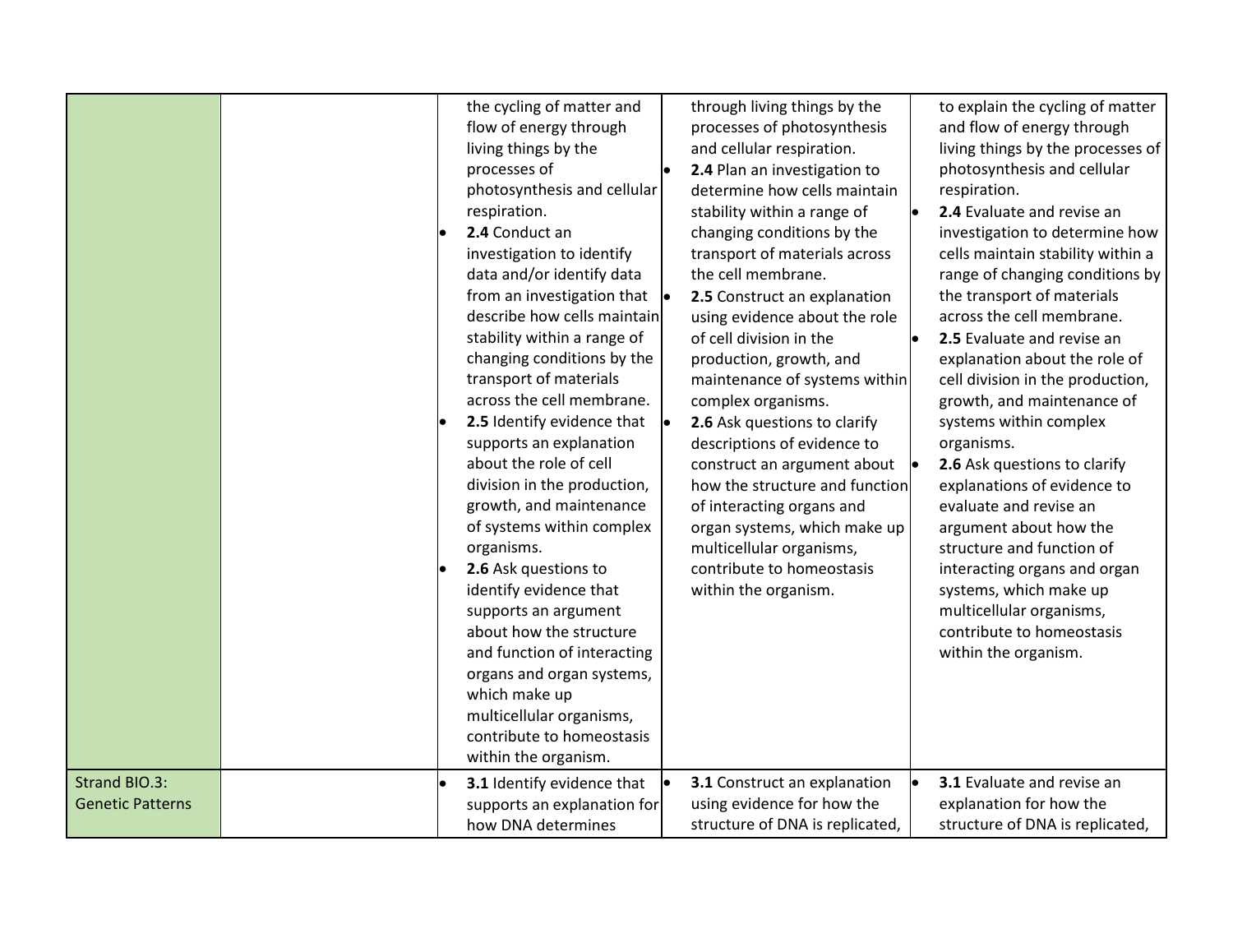| <b>BIO.3.1</b><br><b>BIO.3.2</b><br><b>BIO.3.3</b><br><b>BIO.3.4</b><br><b>BIO.3.5</b> | specific traits.<br>3.2 Use computational<br>thinking to describe<br>patterns in the expression<br>of specific traits that are<br>passed in genes on<br>chromosomes from parents<br>to offspring.<br>3.3 Identify evidence that<br>supports an argument that $\vert \bullet \vert$<br>inheritable genetic<br>variation is caused during<br>the formation of sex cells.<br>3.4 Conduct an<br>investigation to identify<br>data and/or identify data<br>from an investigation that<br>describe the variation and<br>patterns in distribution of<br>the traits expressed in a<br>population.<br>3.5 Identify a problem that<br>biotechnology is able to<br>solve. | and how DNA codes for the<br>structure of proteins that<br>result in specific traits.<br>3.2 Use computational thinking<br>to predict patterns in the<br>expression of specific traits<br>that are passed in genes on<br>chromosomes from parents to<br>offspring.<br>3.3 Construct an argument<br>from evidence that inheritable<br>genetic variation is caused<br>during the formation of sex<br>cells.<br>3.4 Plan an investigation and<br>use computational thinking to<br>explain the variation and<br>patterns in distribution of the<br>traits expressed in a<br>population.<br>3.5 Identify the most effective<br>design solution in which<br>biotechnology is used to<br>identify or modify genes in<br>order to solve a problem, and<br>use evidence to support an<br>argument for the effectiveness<br>of the solution. | and how DNA and RNA code for<br>the structure of proteins which<br>regulate and carry out the<br>essential functions of life and<br>result in specific traits.<br>3.2 Use computational thinking<br>to identify how limitations in<br>data affect a prediction of<br>patterns in the expression of<br>specific traits that are passed in<br>genes on chromosomes from<br>parents to offspring.<br>3.3 Evaluate and revise an<br>argument that inheritable<br>genetic variation is caused<br>during the formation of sex<br>cells.<br>3.4 Evaluate and revise an<br>investigation and use<br>computational thinking to<br>predict the variation and<br>patterns in distribution of the<br>traits expressed in a population.<br>3.5 Evaluate and revise a design<br>solution in which biotechnology<br>is used to identify or modify<br>genes in order to solve a<br>problem, and construct an<br>argument from evidence for<br>how the revision will improve<br>the effectiveness of the<br>solution. |
|----------------------------------------------------------------------------------------|----------------------------------------------------------------------------------------------------------------------------------------------------------------------------------------------------------------------------------------------------------------------------------------------------------------------------------------------------------------------------------------------------------------------------------------------------------------------------------------------------------------------------------------------------------------------------------------------------------------------------------------------------------------|------------------------------------------------------------------------------------------------------------------------------------------------------------------------------------------------------------------------------------------------------------------------------------------------------------------------------------------------------------------------------------------------------------------------------------------------------------------------------------------------------------------------------------------------------------------------------------------------------------------------------------------------------------------------------------------------------------------------------------------------------------------------------------------------------------------------------------|------------------------------------------------------------------------------------------------------------------------------------------------------------------------------------------------------------------------------------------------------------------------------------------------------------------------------------------------------------------------------------------------------------------------------------------------------------------------------------------------------------------------------------------------------------------------------------------------------------------------------------------------------------------------------------------------------------------------------------------------------------------------------------------------------------------------------------------------------------------------------------------------------------------------------------------------------------------------------------------------------|
| <b>Strand BIO.4:</b><br><b>Evolutionary Change</b>                                     | 4.1 Use information to<br>identify the patterns in<br>evidence that support                                                                                                                                                                                                                                                                                                                                                                                                                                                                                                                                                                                    | 4.1 Obtain and evaluate<br>le<br>information to describe how<br>patterns in evidence support                                                                                                                                                                                                                                                                                                                                                                                                                                                                                                                                                                                                                                                                                                                                       | 4.1 Obtain, evaluate, and<br>communicate information to<br>explain how patterns in                                                                                                                                                                                                                                                                                                                                                                                                                                                                                                                                                                                                                                                                                                                                                                                                                                                                                                                   |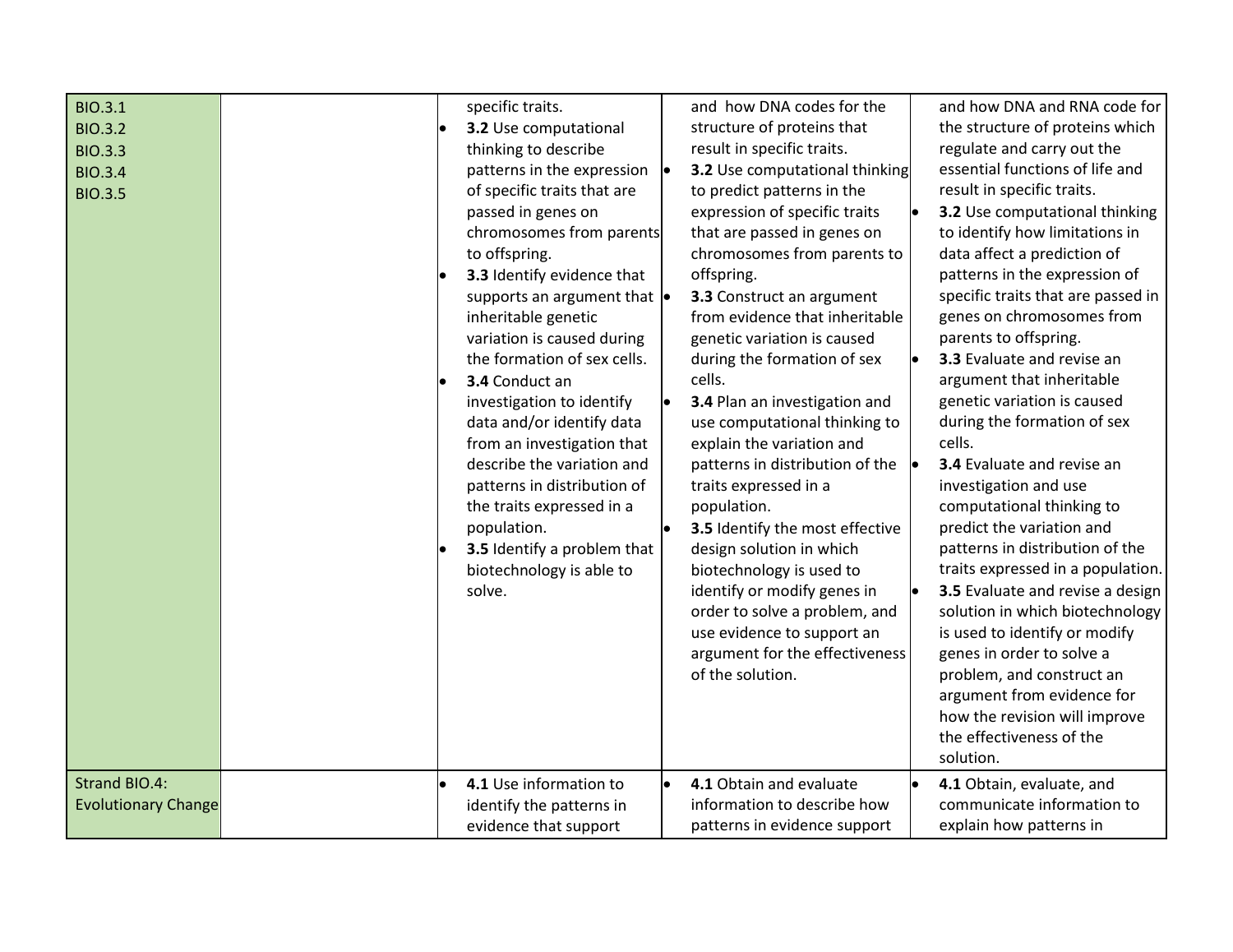| <b>BIO.4.1</b><br><b>BIO.4.2</b><br><b>BIO.4.3</b><br><b>BIO.4.4</b><br><b>BIO.4.5</b>                                                            |  | biological evolution.<br>4.2 Identify evidence that<br>supports an explanation<br>that natural selection is a<br>primary cause of evolution.<br>4.3 Analyze data to identify .<br>patterns that support the<br>claim that organisms with<br>an advantageous heritable<br>trait tend to increase in<br>proportion to organisms<br>lacking this trait.<br>4.4 Identify evidence that<br>supports an argument that<br>changes in environmental<br>conditions may cause<br>increases in the number of<br>individuals of some species,<br>the emergence of new<br>species over time, and the $\vert \bullet \vert$<br>extinction of other species.<br>4.5 Identify the best<br>solution for a real-world<br>problem caused by natural<br>selection and adaptation of<br>populations. | ∣∙ | biological evolution.<br>4.2 Construct an explanation<br>using evidence that natural<br>selection is a primary cause of<br>evolution.<br>4.3 Analyze data to explain<br>how patterns support the<br>claim that organisms with an<br>advantageous heritable trait<br>tend to increase in proportion<br>to organisms lacking this trait.<br>4.4 Construct an argument<br>from evidence that changes in<br>environmental conditions may $\bullet$<br>cause increases in the number<br>of individuals of some species,<br>the emergence of new species<br>over time, and the extinction<br>of other species.<br>4.5 Evaluate a design solution<br>for a real-world problem<br>caused by natural selection<br>and adaptation of populations. | evidence support biological<br>evolution.<br>4.2 Evaluate and revise an<br>explanation that natural<br>selection is a primary cause of<br>evolution.<br>4.3 Analyze data to determine<br>how limitations in patterns<br>impact support for the claim<br>that organisms with an<br>advantageous heritable trait<br>tend to increase in proportion<br>to organisms lacking this trait.<br>4.4 Evaluate and revise an<br>argument that changes in<br>environmental conditions may<br>cause increases in the number<br>of individuals of some species,<br>the emergence of new species<br>over time, and the extinction of<br>other species.<br>4.5 Evaluate and revise a design<br>solution for a real-world<br>problem caused by natural<br>selection and adaptation of<br>populations. |
|---------------------------------------------------------------------------------------------------------------------------------------------------|--|---------------------------------------------------------------------------------------------------------------------------------------------------------------------------------------------------------------------------------------------------------------------------------------------------------------------------------------------------------------------------------------------------------------------------------------------------------------------------------------------------------------------------------------------------------------------------------------------------------------------------------------------------------------------------------------------------------------------------------------------------------------------------------|----|-----------------------------------------------------------------------------------------------------------------------------------------------------------------------------------------------------------------------------------------------------------------------------------------------------------------------------------------------------------------------------------------------------------------------------------------------------------------------------------------------------------------------------------------------------------------------------------------------------------------------------------------------------------------------------------------------------------------------------------------|---------------------------------------------------------------------------------------------------------------------------------------------------------------------------------------------------------------------------------------------------------------------------------------------------------------------------------------------------------------------------------------------------------------------------------------------------------------------------------------------------------------------------------------------------------------------------------------------------------------------------------------------------------------------------------------------------------------------------------------------------------------------------------------|
| <b>Strand CHEM.1: The</b><br><b>Structure and</b><br><b>Properties of Atoms</b><br><b>CHEM.1.1</b><br>CHEM.1.2 (not<br>assessed)<br>CHEM.1.3 (not |  | 1.1 Use information to<br>identify the structure of the<br>atom on the basis of<br>experimental evidence.<br>1.5 Use the periodic table<br>as a model to identify<br>elements based on<br>patterns.                                                                                                                                                                                                                                                                                                                                                                                                                                                                                                                                                                             | l. | 1.1 Obtain and evaluate<br>information to describe the<br>structure of the atom on the<br>basis of experimental<br>evidence.<br>1.5 Use the periodic table as a $\bullet$<br>model to identify and describe<br>the relative properties of                                                                                                                                                                                                                                                                                                                                                                                                                                                                                               | 1.1 Obtain, evaluate, and<br>communicate information to<br>explain the structure of the<br>atom on the basis of<br>experimental evidence.<br>1.5 Use the periodic table as a<br>model to predict the relative<br>properties of elements based                                                                                                                                                                                                                                                                                                                                                                                                                                                                                                                                         |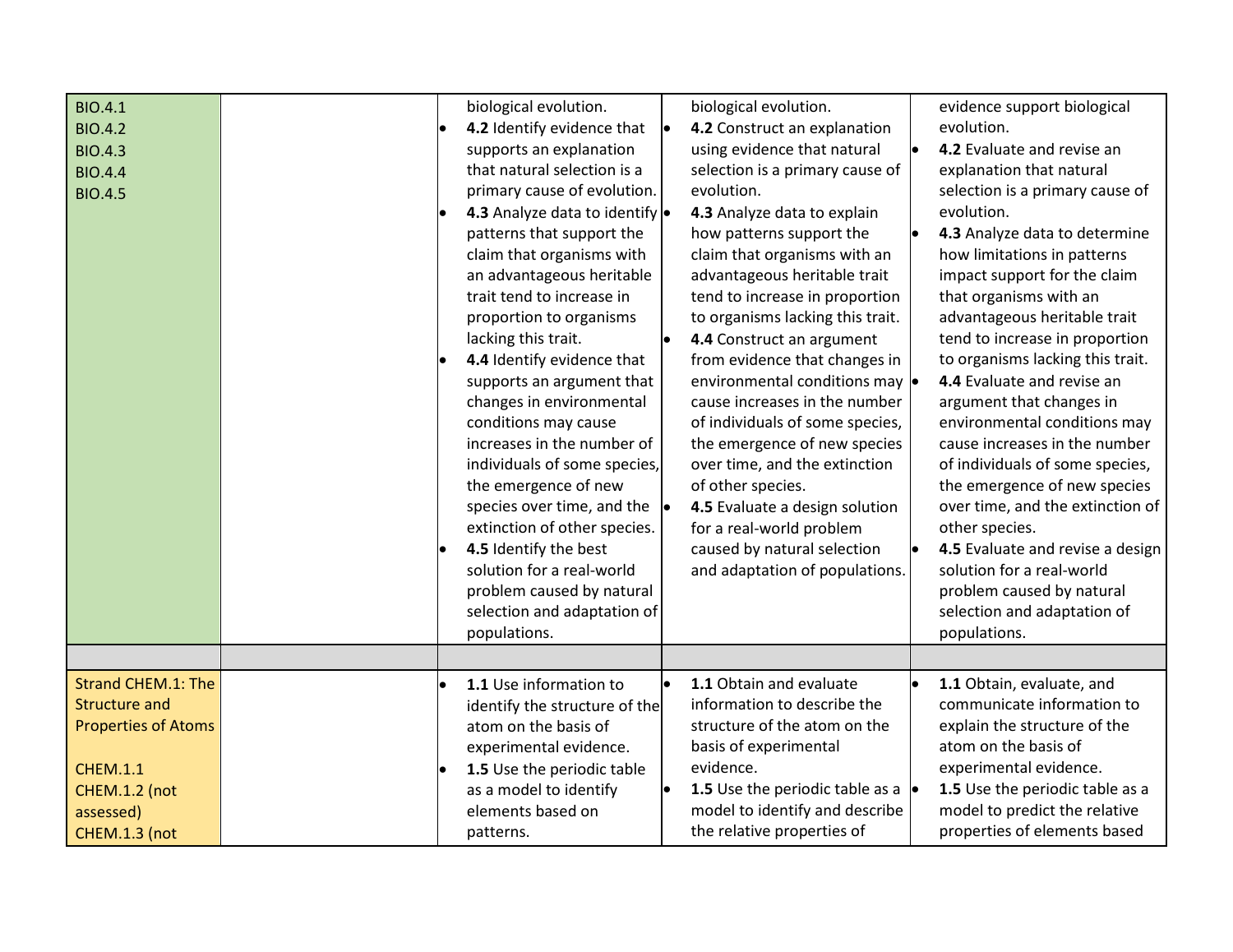| assessed)<br>CHEM.1.4 (not<br>assessed)<br><b>CHEM.1.5</b>                                                                                                         |  |                                                                                                                                                                                                                                                                                                                                                                                                                                                                                                                                                                                                                                                  | elements based on the<br>patterns of electrons in the<br>outermost energy level of<br>atoms.                                                                                                                                                                                                                                                                                                                                                                                                                                                                        | on the patterns of electrons in<br>the outermost energy level of<br>atoms.                                                                                                                                                                                                                                                                                                                                                                                                                                                                                                                                                                                     |
|--------------------------------------------------------------------------------------------------------------------------------------------------------------------|--|--------------------------------------------------------------------------------------------------------------------------------------------------------------------------------------------------------------------------------------------------------------------------------------------------------------------------------------------------------------------------------------------------------------------------------------------------------------------------------------------------------------------------------------------------------------------------------------------------------------------------------------------------|---------------------------------------------------------------------------------------------------------------------------------------------------------------------------------------------------------------------------------------------------------------------------------------------------------------------------------------------------------------------------------------------------------------------------------------------------------------------------------------------------------------------------------------------------------------------|----------------------------------------------------------------------------------------------------------------------------------------------------------------------------------------------------------------------------------------------------------------------------------------------------------------------------------------------------------------------------------------------------------------------------------------------------------------------------------------------------------------------------------------------------------------------------------------------------------------------------------------------------------------|
| <b>Strand CHEM.2: The</b><br><b>Structure and</b><br>Properties of<br><b>Molecules</b><br><b>CHEM.2.1</b><br><b>CHEM.2.2</b><br><b>CHEM.2.3</b><br><b>CHEM.2.4</b> |  | 2.1 Identify data that<br>describe the type of<br>bonding that occurs<br>between two elements<br>based on patterns of<br>reactivity on the periodic<br>table.<br>2.2 Conduct an<br>investigation to identify<br>data and/or identify data<br>from an investigation to<br>compare the properties of<br>substances at the<br>macroscopic scale and<br>relate them to molecular<br>structures.<br>2.3 Identify evidence that<br>supports an argument that<br>the functions of molecules<br>are related to their<br>chemical structures.<br>2.4 Identify the best design<br>solution in which synthetic<br>chemistry was used to<br>solve a problem. | 2.1 Analyze data to predict the<br>type of bonding most likely to<br>occur between two elements<br>based on the patterns of<br>reactivity on the periodic table.<br>2.2 Plan an investigation to<br>compare the properties of<br>substances at the macroscopic  <br>scale and relate them to<br>molecular structures.<br>2.3 Construct an argument<br>supported by evidence that<br>the functions of molecules are lo<br>related to their chemical<br>structures.<br>2.4 Evaluate a design solution<br>in which synthetic chemistry<br>was used to solve a problem. | 2.1 Analyze data to determine<br>how limitations in data impact<br>the prediction of the type of<br>bonding most likely to occur<br>between two elements based<br>on the patterns of reactivity on<br>the periodic table.<br>2.2 Evaluate and revise an<br>investigation to compare the<br>properties of substances at the<br>macroscopic scale and relate<br>them to molecular structures.<br>2.3 Evaluate and revise an<br>argument supported by<br>evidence that the functions of<br>molecules are related to their<br>chemical structures.<br>2.4 Evaluate and revise a design<br>solution in which synthetic<br>chemistry was used to solve a<br>problem. |
| <b>Strand CHEM.3:</b><br><b>Stability and Change</b><br>in Chemical Systems<br><b>CHEM.3.1</b>                                                                     |  | 3.1 Use computational<br>thinking to identify<br>chemical solutions that<br>differ in the distribution<br>and proportion of particles. •                                                                                                                                                                                                                                                                                                                                                                                                                                                                                                         | 3.1 Use computational thinking.<br>to describe the distribution<br>and proportion of particles in<br>chemical solution.<br>3.2 Analyze data to identify                                                                                                                                                                                                                                                                                                                                                                                                             | 3.1 Use computational thinking<br>to predict the distribution and<br>proportion of particles in<br>chemical solution.<br>3.2 Analyze data to determine                                                                                                                                                                                                                                                                                                                                                                                                                                                                                                         |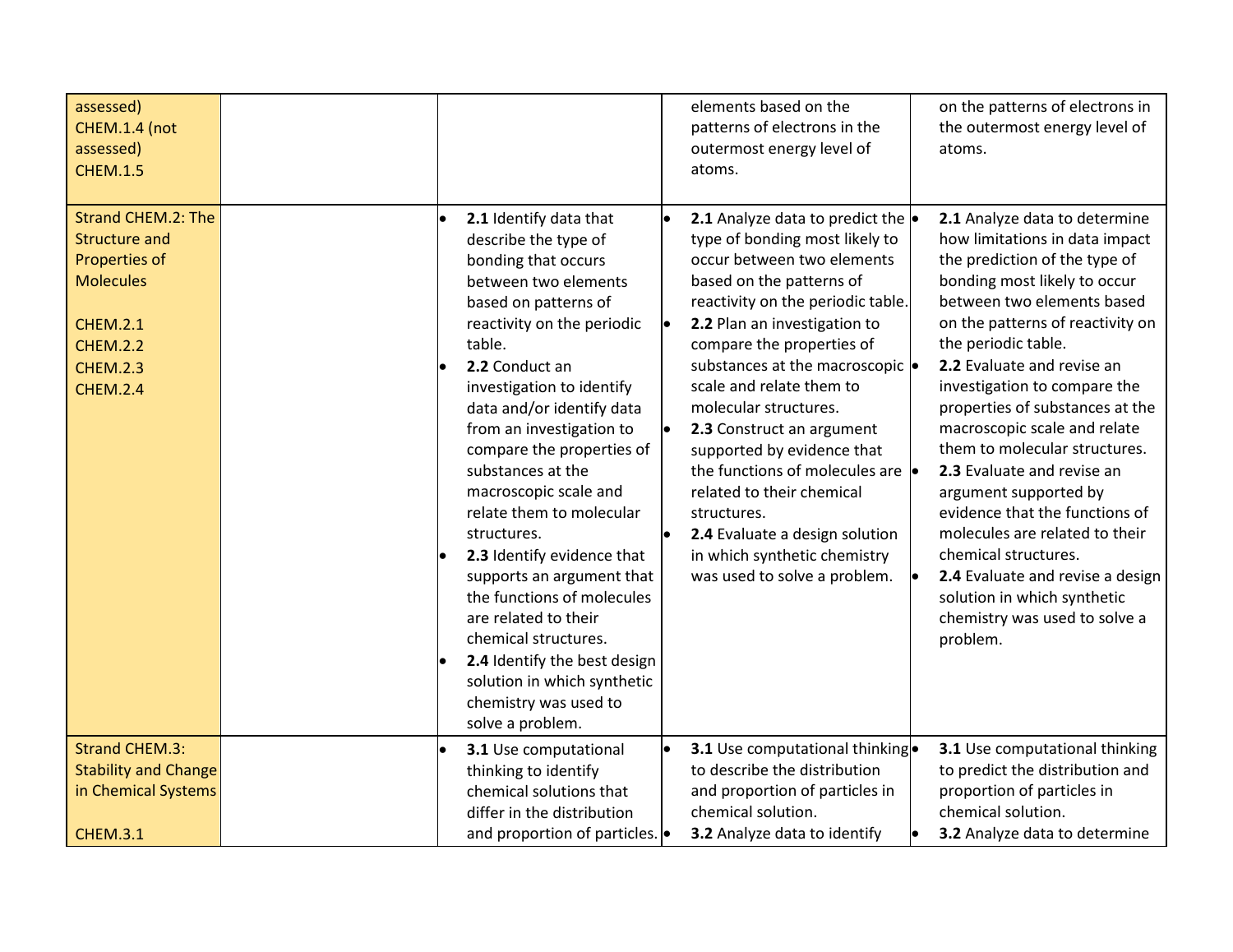| <b>CHEM.3.2</b> | 3.2 Analyze data to identify          | patterns that assist in the      | how limitations in patterns       |
|-----------------|---------------------------------------|----------------------------------|-----------------------------------|
| <b>CHEM.3.3</b> | patterns that assist in the           | prediction of the outcomes of    | impact the prediction of the      |
| <b>CHEM.3.4</b> | description of the                    | simple chemical reactions.       | outcomes of simple chemical       |
| <b>CHEM.3.5</b> | outcomes of simple                    | 3.3 Plan an investigation to     | reactions.                        |
| <b>CHEM.3.6</b> | chemical reactions.                   | observe the change in            | 3.3 Evaluate and revise an        |
| <b>CHEM.3.7</b> | 3.3 Conduct an                        | properties of substances in a    | investigation to observe the      |
| <b>CHEM.3.8</b> | investigation to identify             | chemical reaction to relate the  | change in properties of           |
|                 | data and/or identify data             | macroscopically observed         | substances in a chemical          |
|                 | from an investigation that            | properties to the molecular-     | reaction to relate the            |
|                 | describe the change in                | level changes in bonds.          | macroscopically observed          |
|                 | properties of substances in $\bullet$ | 3.4 Use computational thinking   | properties to the molecular-      |
|                 | a chemical reaction.                  | to support the observation       | level changes in bonds and the    |
|                 | 3.4 Use computational                 | that matter is conserved         | symbolic notation used in         |
|                 | thinking to observe that              | during chemical reactions and    | chemistry.                        |
|                 | matter is conserved during            | matter cycles.                   | 3.4 Use computational thinking    |
|                 | chemical reactions and                | 3.5 Design a solution related to | and the observation that matter   |
|                 | matter cycles.                        | the management,                  | is conserved to predict the       |
|                 | 3.5 Identify a solution               | conservation, and utilization of | masses of substances at           |
|                 | related to the                        | mineral resources.               | different stages in a chemical    |
|                 | management,                           | 3.6 Construct an explanation     | reaction or matter cycle.         |
|                 | conservation, and                     | using experimental evidence      | 3.5 Evaluate and revise a         |
|                 | utilization of mineral                | for how reaction conditions      | solution related to the           |
|                 | resources.                            | affect the rate of change of a   | management, conservation, and     |
|                 | 3.6 Identify experimental             | reaction.                        | utilization of mineral resources. |
|                 | evidence that supports an             | 3.7 Evaluate a design solution • | 3.6 Evaluate and revise an        |
|                 | explanation for how                   | that would refine a chemical     | explanation based on              |
|                 | reaction conditions affect            | system by specifying a change    | experimental evidence for how     |
|                 | the rate of change of a               | in conditions that would         | reaction conditions affect the    |
|                 | reaction.                             | produce increased or             | rate of change of a reaction.     |
|                 | 3.7 Identify a chemical               | decreased amounts of a           | 3.7 Evaluate and revise a design  |
|                 | system in which a change in           | product at equilibrium.          | solution that would refine a      |
|                 | conditions produces                   | 3.8 Obtain and evaluate          | chemical system by specifying a   |
|                 | increased or decreased                | information to describe the      | change in conditions that would   |
|                 | amounts of products at                | effects of designed chemicals    | produce increased or decreased    |
|                 | equilibrium.                          | in a complex real-world          | amounts of a product at           |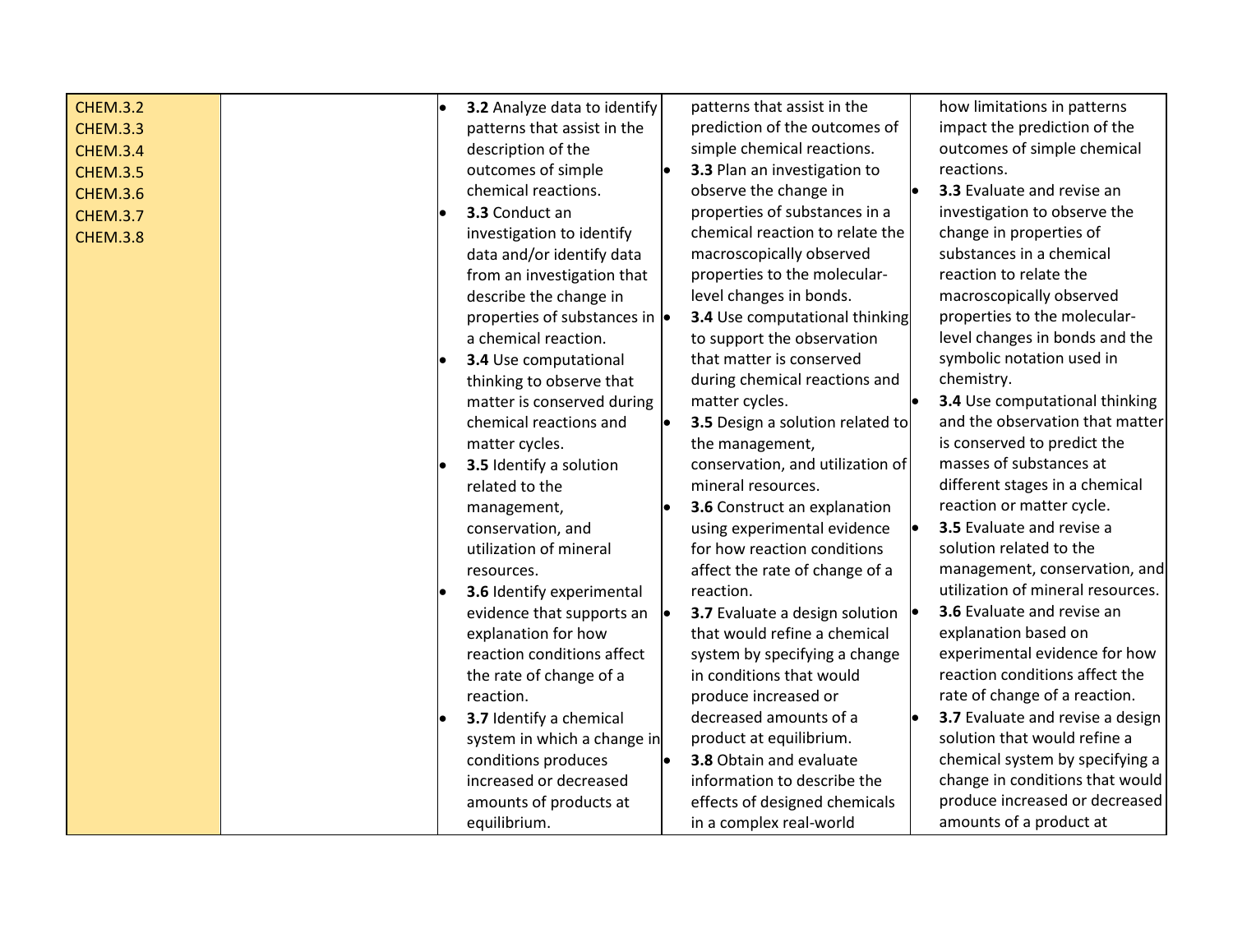| <b>Strand CHEM.4:</b><br><b>Energy in Chemical</b><br><b>Systems</b><br><b>CHEM.4.1</b><br><b>CHEM.4.2</b><br><b>CHEM.4.3</b><br>CHEM.4.4 (not<br>assessed)<br><b>CHEM.4.5</b> |  | 3.8 Use information to<br>identify the effects of<br>designed chemicals in a<br>complex real-world system.<br>4.1 Identify evidence that<br>supports an argument<br>about whether a simple<br>chemical reaction absorbs<br>or releases energy.<br>4.2 Identify evidence that<br>supports an explanation of<br>the effects that different<br>frequencies of<br>electromagnetic radiation<br>have when absorbed by<br>matter.<br>4.3 Identify a device that<br>solves a problem by<br>converting energy from<br>one form into another.<br>4.5 Make a claim from<br>evidence about a solution<br>to societal energy demands<br>based on prioritized criteria<br>and trade-offs that account | system.<br>4.1 Construct an argument<br>from evidence about whether<br>a simple chemical reaction<br>absorbs or releases energy.<br>4.2 Construct an explanation<br>of the effects that different<br>frequencies of electromagnetic<br>radiation have when absorbed<br>by matter.<br>4.3 Design a device that solves  <br>a problem by converting<br>energy from one form into<br>another.<br>4.5 Evaluate an argument from<br>evidence about a solution to<br>societal energy demands<br>based on prioritized criteria<br>and trade-offs that account for<br>a range of constraints. | equilibrium.<br>3.8 Obtain, evaluate, and<br>communicate information to<br>explain the effects of designed<br>chemicals in a complex real-<br>world system.<br>4.1 Evaluate and revise an<br>argument about whether a<br>simple chemical reaction<br>absorbs or releases energy.<br>4.2 Evaluate and revise an<br>explanation of the effects that<br>different frequencies of<br>electromagnetic radiation have<br>when absorbed by matter.<br>4.3 Evaluate and revise a design<br>for a device that solves a<br>problem by converting energy<br>from one form into another.<br>4.5 Revise an argument from<br>evidence about a solution to<br>societal energy demands based<br>on prioritized criteria and trade-<br>offs that account for a range of<br>constraints. |
|--------------------------------------------------------------------------------------------------------------------------------------------------------------------------------|--|------------------------------------------------------------------------------------------------------------------------------------------------------------------------------------------------------------------------------------------------------------------------------------------------------------------------------------------------------------------------------------------------------------------------------------------------------------------------------------------------------------------------------------------------------------------------------------------------------------------------------------------------------------------------------------------|---------------------------------------------------------------------------------------------------------------------------------------------------------------------------------------------------------------------------------------------------------------------------------------------------------------------------------------------------------------------------------------------------------------------------------------------------------------------------------------------------------------------------------------------------------------------------------------|------------------------------------------------------------------------------------------------------------------------------------------------------------------------------------------------------------------------------------------------------------------------------------------------------------------------------------------------------------------------------------------------------------------------------------------------------------------------------------------------------------------------------------------------------------------------------------------------------------------------------------------------------------------------------------------------------------------------------------------------------------------------|
|                                                                                                                                                                                |  | for a range of constraints.                                                                                                                                                                                                                                                                                                                                                                                                                                                                                                                                                                                                                                                              |                                                                                                                                                                                                                                                                                                                                                                                                                                                                                                                                                                                       |                                                                                                                                                                                                                                                                                                                                                                                                                                                                                                                                                                                                                                                                                                                                                                        |
|                                                                                                                                                                                |  |                                                                                                                                                                                                                                                                                                                                                                                                                                                                                                                                                                                                                                                                                          |                                                                                                                                                                                                                                                                                                                                                                                                                                                                                                                                                                                       |                                                                                                                                                                                                                                                                                                                                                                                                                                                                                                                                                                                                                                                                                                                                                                        |
| Strand ESS.1: Matter<br>and Energy in Space<br>ESS.1.1 (not<br>assessed)                                                                                                       |  | 1.3 Use a model to identify  .<br>changes in matter that<br>occur in a star's life cycle.<br>1.4 Identify a space<br>exploration challenge that $  \bullet  $                                                                                                                                                                                                                                                                                                                                                                                                                                                                                                                            | 1.3 Develop and use a model<br>to describe how changes in<br>matter occur in a star's life<br>cycle.<br>1.4 Design a solution to a                                                                                                                                                                                                                                                                                                                                                                                                                                                    | 1.3 Evaluate and revise a model<br>to explain how changes in<br>matter occur in a star's life<br>cycle.<br>1.4 Evaluate and revise a                                                                                                                                                                                                                                                                                                                                                                                                                                                                                                                                                                                                                                   |
| ESS.1.2 (not                                                                                                                                                                   |  | can be solved through the                                                                                                                                                                                                                                                                                                                                                                                                                                                                                                                                                                                                                                                                | space exploration challenge by                                                                                                                                                                                                                                                                                                                                                                                                                                                                                                                                                        | solution to a space exploration                                                                                                                                                                                                                                                                                                                                                                                                                                                                                                                                                                                                                                                                                                                                        |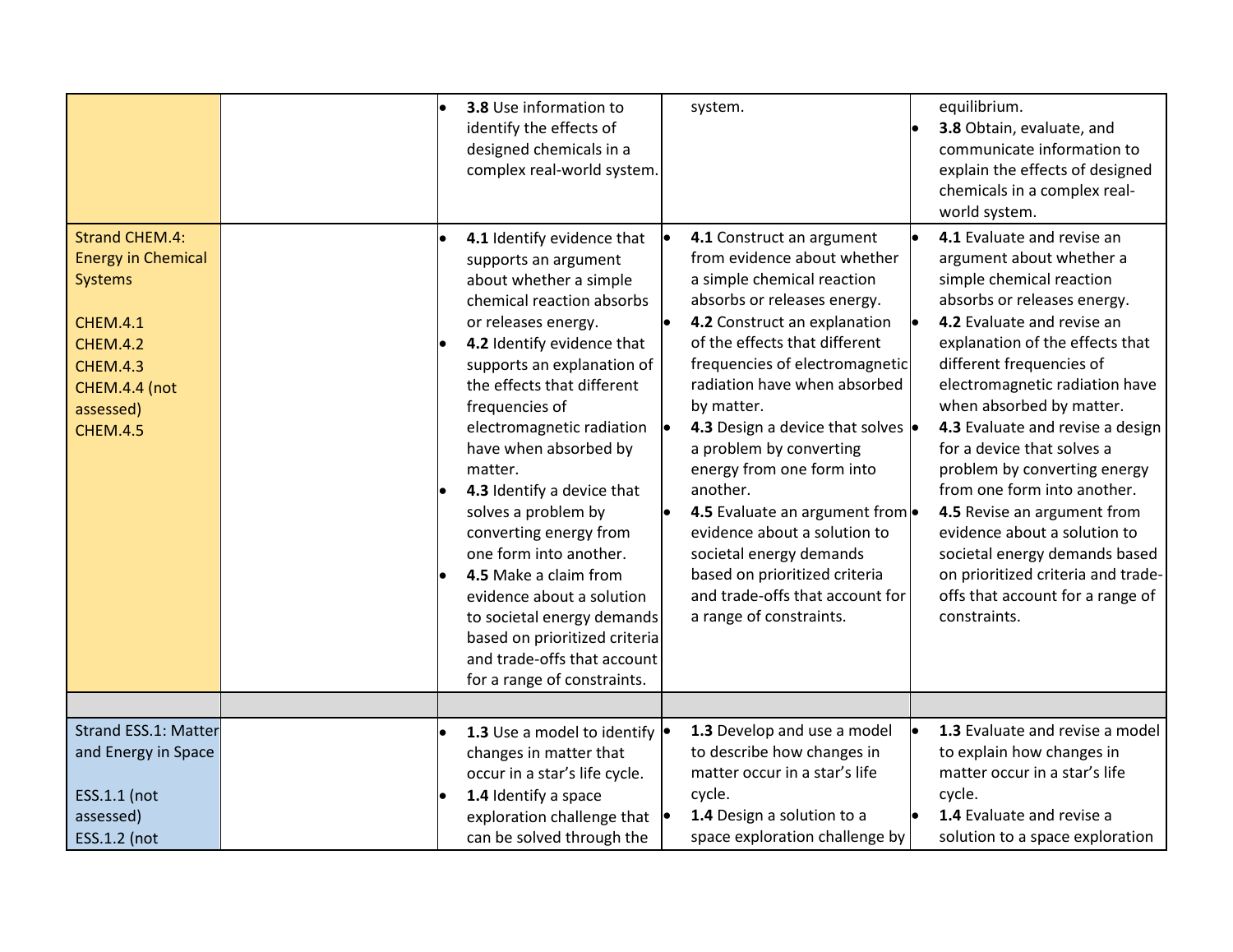| assessed)<br>ESS.1.3<br>ESS.1.4                                                                                                    | structure and function of a<br>device.                                                                                                                                                                                                                                                                                                                                                                                                                                                                                                                                                                                                                                                                                                            | breaking it down into smaller,<br>more manageable problems<br>that can be solved through the<br>structure and function of a<br>device.                                                                                                                                                                                                                                                                                                                                                                                                                                                                                                                                                                                                                                                        | challenge by breaking it down<br>into smaller, more manageable<br>problems that can be solved<br>through the structure and<br>function of a device.                                                                                                                                                                                                                                                                                                                                                                                                                                                                                                                                                                                                                          |
|------------------------------------------------------------------------------------------------------------------------------------|---------------------------------------------------------------------------------------------------------------------------------------------------------------------------------------------------------------------------------------------------------------------------------------------------------------------------------------------------------------------------------------------------------------------------------------------------------------------------------------------------------------------------------------------------------------------------------------------------------------------------------------------------------------------------------------------------------------------------------------------------|-----------------------------------------------------------------------------------------------------------------------------------------------------------------------------------------------------------------------------------------------------------------------------------------------------------------------------------------------------------------------------------------------------------------------------------------------------------------------------------------------------------------------------------------------------------------------------------------------------------------------------------------------------------------------------------------------------------------------------------------------------------------------------------------------|------------------------------------------------------------------------------------------------------------------------------------------------------------------------------------------------------------------------------------------------------------------------------------------------------------------------------------------------------------------------------------------------------------------------------------------------------------------------------------------------------------------------------------------------------------------------------------------------------------------------------------------------------------------------------------------------------------------------------------------------------------------------------|
| Strand ESS.2:<br>Patterns in Earth's<br>History and<br>Processes<br>ESS.2.1<br>ESS.2.2<br>ESS.2.3<br>ESS.2.4<br>ESS.2.5<br>ESS.2.6 | 2.1 Identify data that<br>describe changes in Earth's<br>formation and 4.6-billion-<br>year history.<br>2.2 Use a model based on<br>evidence of Earth's interior<br>to identify the cycling of<br>matter by convection.<br>2.3 Identify patterns on<br>Earth's surface that are the<br>result of plate tectonics.<br>2.4 Use a model to identify $\bullet$<br>internal and surface Earth<br>processes that operate at<br>different scales over space<br>and time.<br>2.5 Identify evidence that<br>supports the claim that co-<br>evolution of two of Earth's<br>systems led to periods of<br>stability and change over<br>geologic time.<br>2.6 Identify a solution that $\vert \bullet \vert$<br>reduces the effects of<br>natural disasters on | 2.1 Analyze data to construct<br>an explanation for the changes<br>in Earth's formation and 4.6-<br>billion-year history.<br>2.2 Develop and use a model<br>based on evidence of Earth's<br>interior to describe the cycling<br>of matter by convection.<br>2.3 Construct an explanation<br>for how plate tectonics results  <br>in patterns on Earth's surface.<br>2.4 Develop and use a model<br>to describe how Earth's<br>internal and surface processes  <br>operate at different scales over<br>space and time.<br>2.5 Construct an argument<br>from evidence for how the co-<br>evolution of two of Earth's<br>systems led to periods of<br>stability and change over<br>geologic time.<br>2.6 Evaluate design solutions<br>that reduce the effects of<br>natural disasters on humans. | 2.1 Analyze data to evaluate<br>and revise an explanation for<br>the changes in Earth's<br>formation and 4.6-billion-year<br>history.<br>2.2 Evaluate and revise a model<br>based on evidence of Earth's<br>interior to explain the cycling of<br>matter by convection.<br>2.3 Evaluate and revise an<br>explanation for how plate<br>tectonics results in patterns on<br>Earth's surface.<br>2.4 Evaluate and revise a model<br>to explain how Earth's internal<br>and surface processes operate<br>at different scales over space<br>and time.<br>2.5 Evaluate and revise an<br>argument for how the co-<br>evolution of Earth's systems led<br>to periods of stability and<br>change over geologic time.<br>2.6 Evaluate and revise a design<br>solution that reduces the |
| Strand ESS.3:<br>System<br>Interactions-                                                                                           | humans.<br>3.1 Conduct an<br>investigation to identify<br>data and/or identify data                                                                                                                                                                                                                                                                                                                                                                                                                                                                                                                                                                                                                                                               | 3.1 Plan an investigation of the<br>properties of water and its<br>effects on Earth's materials                                                                                                                                                                                                                                                                                                                                                                                                                                                                                                                                                                                                                                                                                               | effects of natural disasters on<br>humans.<br>3.1 Evaluate and revise an<br>investigation of the properties<br>of water and its effects on                                                                                                                                                                                                                                                                                                                                                                                                                                                                                                                                                                                                                                   |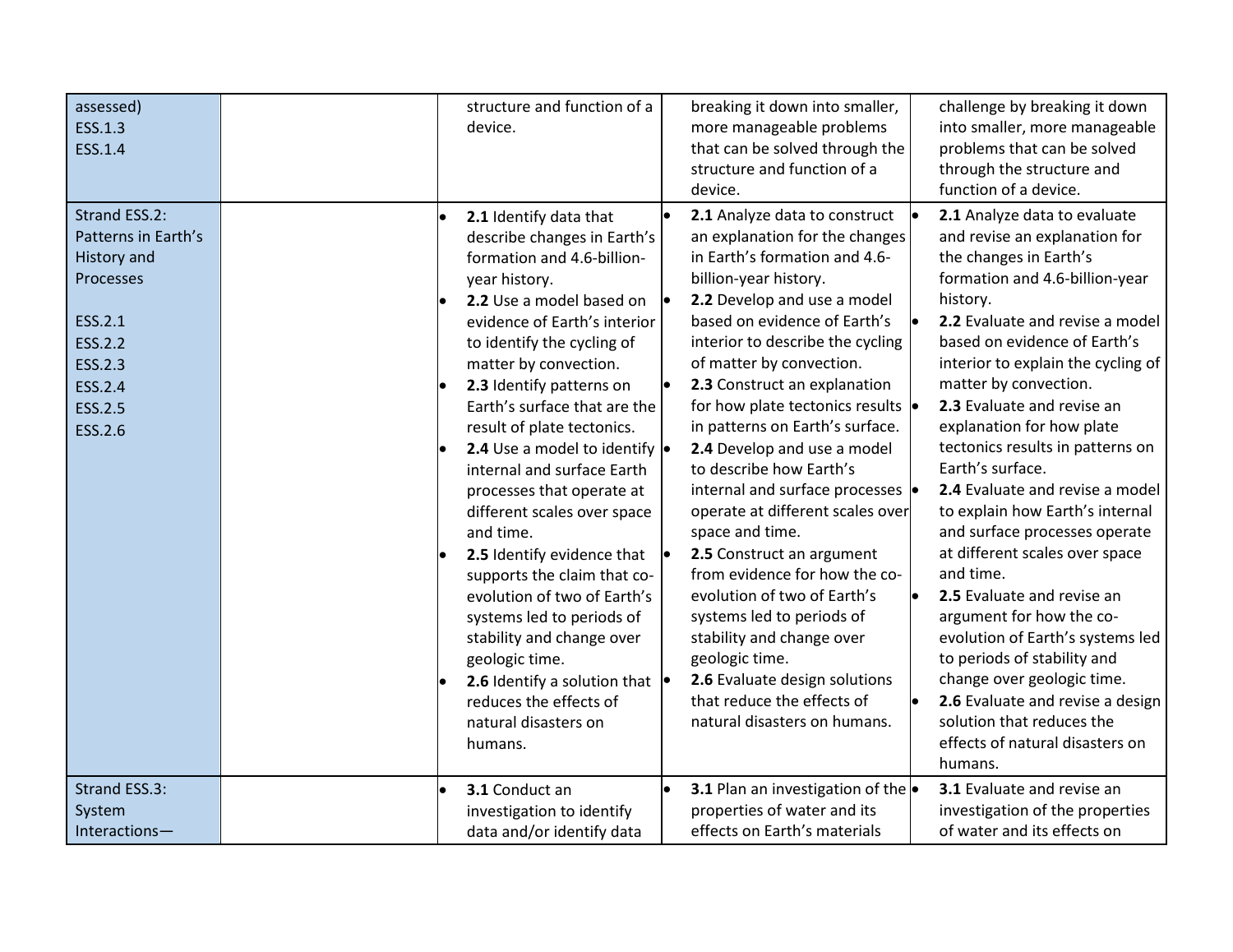|                                 |  |                                                                                |                                 | Earth's materials and surface      |
|---------------------------------|--|--------------------------------------------------------------------------------|---------------------------------|------------------------------------|
| Atmosphere,<br>Hydrosphere, and |  | from an investigation that<br>describe the properties of $\vert \bullet \vert$ | and surface processes.          |                                    |
|                                 |  | water and its effects on                                                       | 3.2 Construct an explanation    | processes.                         |
| Geosphere                       |  | Earth's materials and                                                          | of how energy and water move    | 3.2 Evaluate and revise an         |
|                                 |  |                                                                                | throughout the oceans and       | explanation of how energy and      |
| ESS.3.1                         |  | surface processes.                                                             | cause patterns in weather and   | water move throughout the          |
| ESS.3.2                         |  | 3.2 Identify patterns in                                                       | climate.                        | oceans and cause patterns in       |
| ESS.3.3                         |  | weather and climate                                                            | 3.3 Construct an explanation    | weather and climate.               |
| ESS.3.4                         |  | caused by the movement                                                         | of how energy from the Sun      | 3.3 Evaluate and revise an         |
| ESS.3.5                         |  | of energy and water                                                            | drives atmospheric processes    | explanation of how energy from     |
| ESS.3.6                         |  | throughout the oceans.                                                         | and how atmospheric currents    | the Sun drives atmospheric         |
| ESS.3.7 (not                    |  | 3.3 Identify an atmospheric                                                    | transport matter and energy.    | processes and how atmospheric      |
| assessed)                       |  | process driven by energy                                                       | 3.4 Analyze patterns in data to | currents transport matter and      |
|                                 |  | from the Sun.                                                                  | explain how factors influence   | energy.                            |
|                                 |  | 3.4 Analyze patterns in                                                        | weather at a given location.    | 3.4 Analyze patterns in data to    |
|                                 |  | data to identify factors that $\bullet$                                        | 3.5 Develop and use a           | evaluate and revise an             |
|                                 |  | influence weather at a                                                         | quantitative model to describe  | explanation of how factors         |
|                                 |  | given location.                                                                | the cycling of carbon among     | influence weather at a given       |
|                                 |  | 3.5 Use a quantitative                                                         | Earth's systems.                | location.                          |
|                                 |  | model to describe the                                                          | 3.6 Analyze data from global    | 3.5 Evaluate and revise a          |
|                                 |  | cycling of carbon among                                                        | climate records to describe     | quantitative model to describe     |
|                                 |  | Earth's systems.                                                               | changes to Earth's systems      | the cycling of carbon among        |
|                                 |  | 3.6 Analyze data from                                                          | throughout geologic time and    | Earth's systems.                   |
|                                 |  | global climate records to                                                      | make predictions about future . | 3.6 Analyze data from global       |
|                                 |  | identify changes to Earth's                                                    | variations based on modern      | climate records to describe        |
|                                 |  | systems throughout                                                             | trends.                         | changes to Earth's systems         |
|                                 |  | geologic time.                                                                 |                                 | throughout geologic time and to    |
|                                 |  |                                                                                |                                 | determine how limitations in       |
|                                 |  |                                                                                |                                 | data impact predictions about      |
|                                 |  |                                                                                |                                 | future variations based on         |
|                                 |  |                                                                                |                                 | modern trends.                     |
|                                 |  |                                                                                |                                 |                                    |
| Strand ESS.4:                   |  | 4.1 Identify evidence that                                                     | 4.1 Construct an explanation    | 4.1 Evaluate and revise an         |
| <b>Stability and Change</b>     |  | supports an explanation for                                                    | for how the availability of     | explanation for how the            |
| in Natural Resources            |  | how the availability of                                                        | natural resources, the          | availability of natural resources, |
|                                 |  | natural resources, the                                                         | occurrence of natural hazards,  | the occurrence of natural          |
| ESS.4.1                         |  | occurrence of natural                                                          | and changes in climate affect   | hazards, and changes in climate    |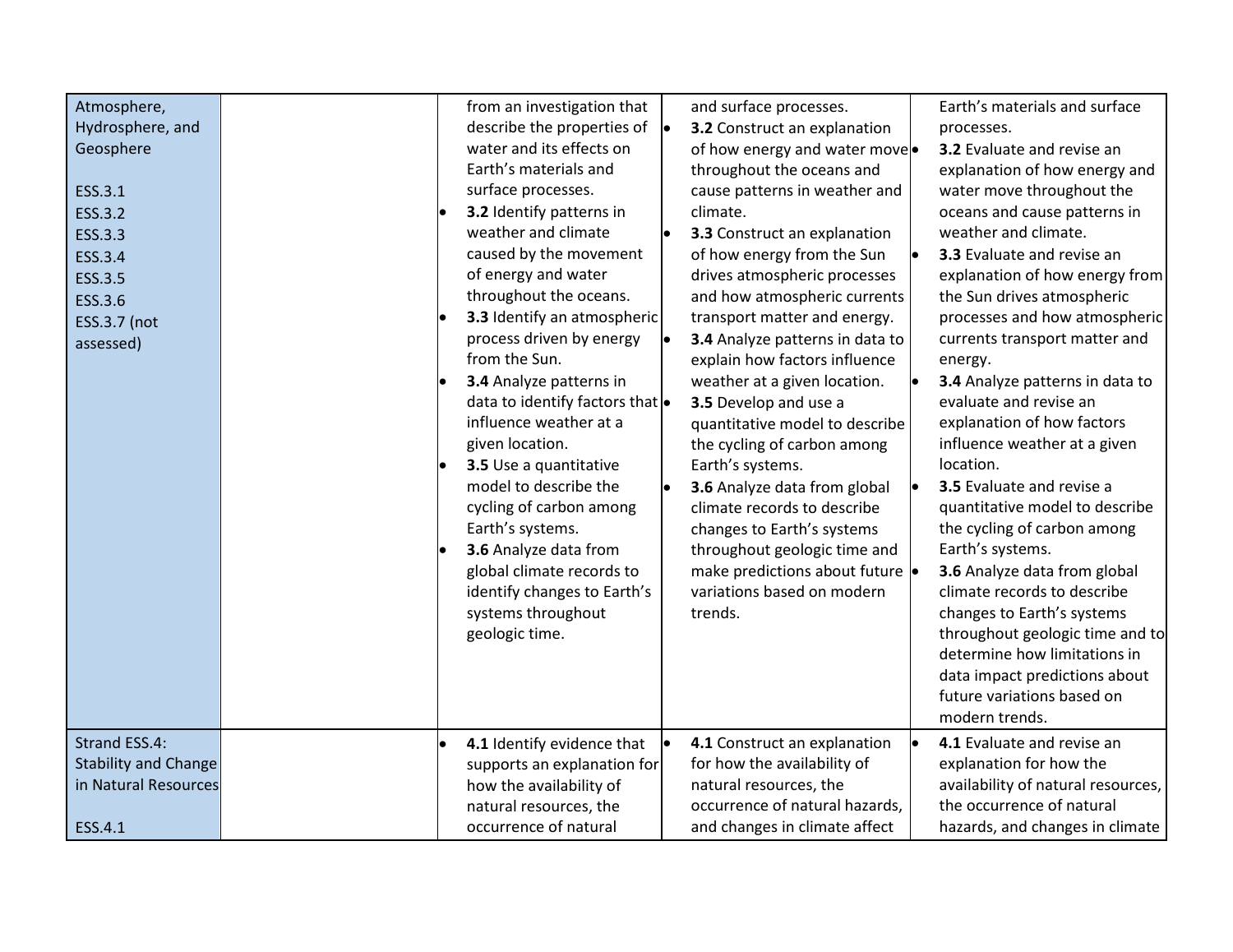| ESS.4.2<br>ESS.4.3<br>ESS.4.4                                                                                | hazards, and changes in<br>climate affect human<br>activity.<br>4.2 Use computational<br>thinking to identify the<br>relationships between the<br>sustainability of natural<br>resources and biodiversity  .<br>within Earth's systems.<br>4.3 Identify a problem in<br>developing, managing, and<br>utilizing energy and mineral<br>resources.<br>4.4 Identify a major global $\vert \cdot \vert$<br>or local environmental<br>problem based on one of<br>Earth's systems. | human activity.<br>4.2 Use computational thinking.<br>to explain the relationships<br>between the sustainability of<br>natural resources and<br>biodiversity within Earth's<br>systems.<br>4.3 Design a solution for<br>developing, managing, and<br>utilizing energy and mineral<br>resources based on cost-<br>benefit ratios on large and<br>small scales.<br>4.4 Design a solution to a<br>major global or local<br>environmental problem based<br>on one of Earth's systems. | affect human activity.<br>4.2 Use computational thinking<br>to predict how a change in an<br>Earth system will affect the<br>relationships between the<br>sustainability of natural<br>resources and biodiversity<br>within Earth's systems.<br>4.3 Evaluate and revise a design<br>solution for developing,<br>managing, and utilizing energy<br>and mineral resources based on<br>cost-benefit ratios on large and<br>small scales.<br>4.4 Evaluate and revise a design<br>solution to a major global or<br>local environmental problem<br>based on one of Earth's |
|--------------------------------------------------------------------------------------------------------------|-----------------------------------------------------------------------------------------------------------------------------------------------------------------------------------------------------------------------------------------------------------------------------------------------------------------------------------------------------------------------------------------------------------------------------------------------------------------------------|-----------------------------------------------------------------------------------------------------------------------------------------------------------------------------------------------------------------------------------------------------------------------------------------------------------------------------------------------------------------------------------------------------------------------------------------------------------------------------------|----------------------------------------------------------------------------------------------------------------------------------------------------------------------------------------------------------------------------------------------------------------------------------------------------------------------------------------------------------------------------------------------------------------------------------------------------------------------------------------------------------------------------------------------------------------------|
|                                                                                                              |                                                                                                                                                                                                                                                                                                                                                                                                                                                                             |                                                                                                                                                                                                                                                                                                                                                                                                                                                                                   | systems.                                                                                                                                                                                                                                                                                                                                                                                                                                                                                                                                                             |
|                                                                                                              |                                                                                                                                                                                                                                                                                                                                                                                                                                                                             |                                                                                                                                                                                                                                                                                                                                                                                                                                                                                   |                                                                                                                                                                                                                                                                                                                                                                                                                                                                                                                                                                      |
| Strand PHYS.1:<br>Forces and<br><b>Interactions</b><br><b>PHYS.1.1</b><br><b>PHYS.1.2</b><br><b>PHYS.1.3</b> | 1.1 Identify data that<br>describe a cause and effect<br>relationship between the<br>net force on an object and<br>its change in motion as<br>summarized by Newton's<br>Second Law of Motion.<br>1.2 Use computational<br>thinking to identify a<br>system in which the total<br>momentum is conserved.<br>1.3 Identify a solution that<br>has the function of<br>minimizing the impact<br>force on an object during a                                                      | 1.1 Analyze data to determine<br>the cause and effect<br>relationship between the net<br>force on an object and its<br>change in motion as<br>summarized by Newton's<br>Second Law of Motion.<br>1.2 Use computational thinking<br>to support the claim that the<br>total momentum of a system is<br>conserved when there is no<br>net force acting on the system.<br>1.3 Design a solution that has<br>the function of minimizing the<br>impact force on an object               | 1.1 Analyze data to predict how<br>a change in both the net force<br>on and the mass of an object<br>changes its motion as<br>summarized by Newton's<br>Second Law of Motion.<br>1.2 Use computational thinking<br>to evaluate and revise a claim<br>about the conservation of<br>momentum in a system when<br>the initial conditions of the<br>system change.<br>1.3 Evaluate and revise a<br>solution that has the function of<br>minimizing the impact force on                                                                                                   |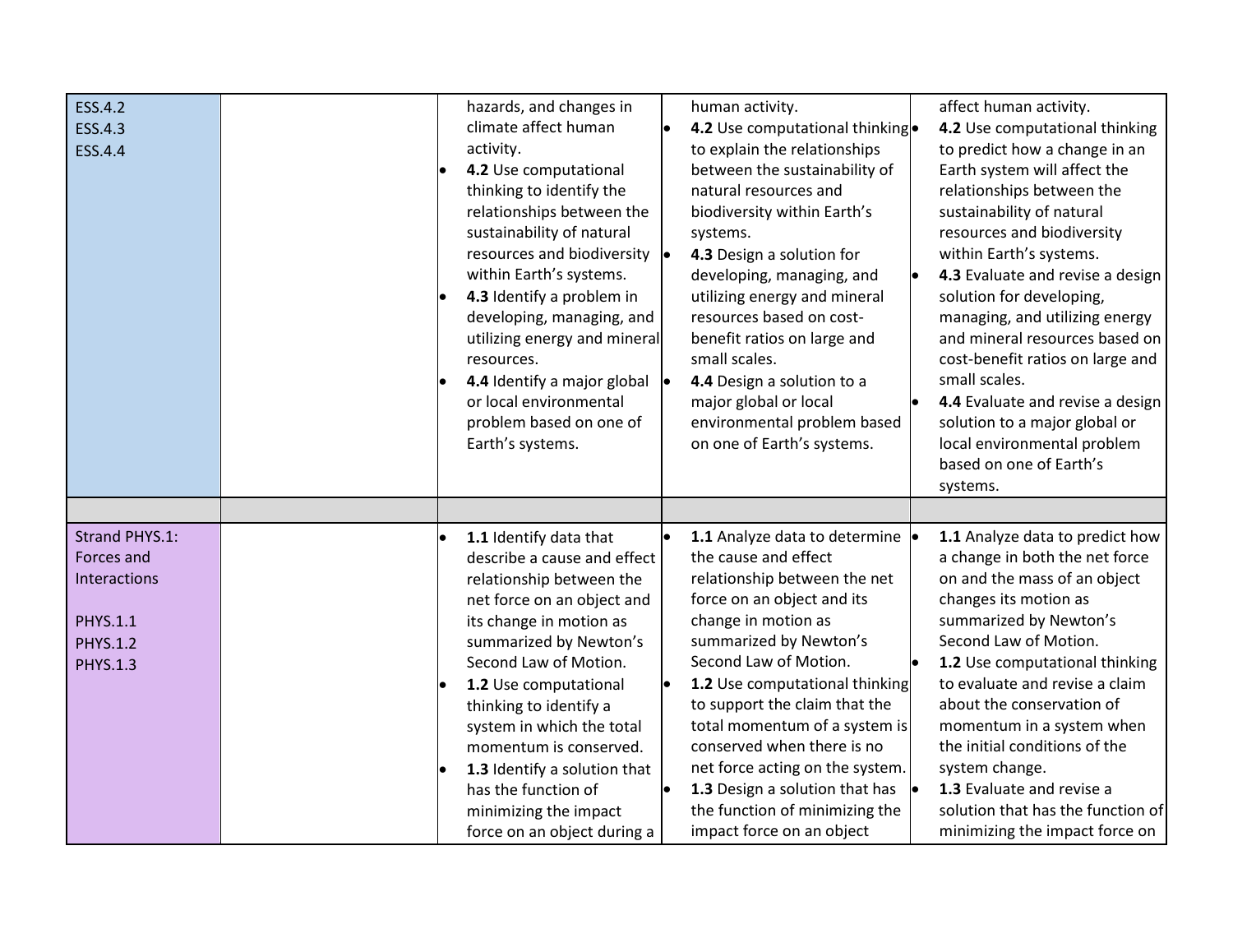|                 |  | collision.                            | during a collision.              | an object during a collision.     |
|-----------------|--|---------------------------------------|----------------------------------|-----------------------------------|
| Strand PHYS.2:  |  | 2.1 Analyze data to track             | 2.1 Analyze data to track and    | 2.1 Analyze data to determine     |
| Energy          |  | the transfer of energy                | calculate the transfer of energy | how limitations in data impact    |
|                 |  | within a system.                      | within a system.                 | the prediction of energy          |
| <b>PHYS.2.1</b> |  | 2.2 Conduct an                        | 2.2 Plan an investigation to     | transfer within a system.         |
| <b>PHYS.2.2</b> |  | investigation to identify             | provide evidence that the        | 2.2 Evaluate and revise an        |
| <b>PHYS.2.3</b> |  | evidence and/or identify              | transfer of thermal energy       | investigation to provide          |
| <b>PHYS.2.4</b> |  | evidence from an                      | when two components of           | evidence that the transfer of     |
| <b>PHYS.2.5</b> |  | investigation that the                | different temperature are        | thermal energy when two           |
|                 |  | transfer of thermal energy            | combined within a closed         | components of different           |
|                 |  | when two components of                | system results in a more         | temperature are combined          |
|                 |  | different temperature are             | uniform energy distribution      | within a closed system results in |
|                 |  | combined within a closed              | among the components in the      | a more uniform energy             |
|                 |  | system results in a more              | system.                          | distribution among the            |
|                 |  | uniform energy distribution .         | 2.3 Develop and use a            | components in the system.         |
|                 |  | among the components in               | macroscopic model to describe    | 2.3 Evaluate and revise a         |
|                 |  | the system.                           | that energy can be accounted     | macroscopic model to describe     |
|                 |  | 2.3 Use a macroscopic                 | for as a combination of          | that energy can be accounted      |
|                 |  | model to identify that                | energies associated with the     | for as a combination of energies  |
|                 |  | energy can be accounted               | motion of objects and energy     | associated with the motion of     |
|                 |  | for as a combination of               | associated with the relative     | objects and energy associated     |
|                 |  | energies associated with              | positions of objects.            | with the relative positions of    |
|                 |  | the motion of objects and             | 2.4 Design a solution by         | objects.                          |
|                 |  | energy associated with the            | constructing a device that       | 2.4 Evaluate and revise a         |
|                 |  | relative positions of                 | converts one form of energy      | solution in which a device that   |
|                 |  | objects.                              | into another form of energy to   | converts one form of energy       |
|                 |  | 2.4 Identify a real-life              | solve a complex real-life        | into another form of energy       |
|                 |  | problem that can be solved            | problem.                         | solves a complex real-life        |
|                 |  | with a device that converts $\bullet$ | 2.5 Design a solution to a       | problem.                          |
|                 |  | one form of energy into               | major global problem that        | 2.5 Evaluate and revise a         |
|                 |  | another form of energy.               | requires the application of      | solution to a major global        |
|                 |  | 2.5 Identify a major global           | conservation of energy           | problem that requires the         |
|                 |  | problem that can be solved            | principles through energy        | application of conservation of    |
|                 |  | through energy transfers              | transfers and transformations    | energy principles through         |
|                 |  | and transformations.                  | and that accounts for societal   | energy transfers and              |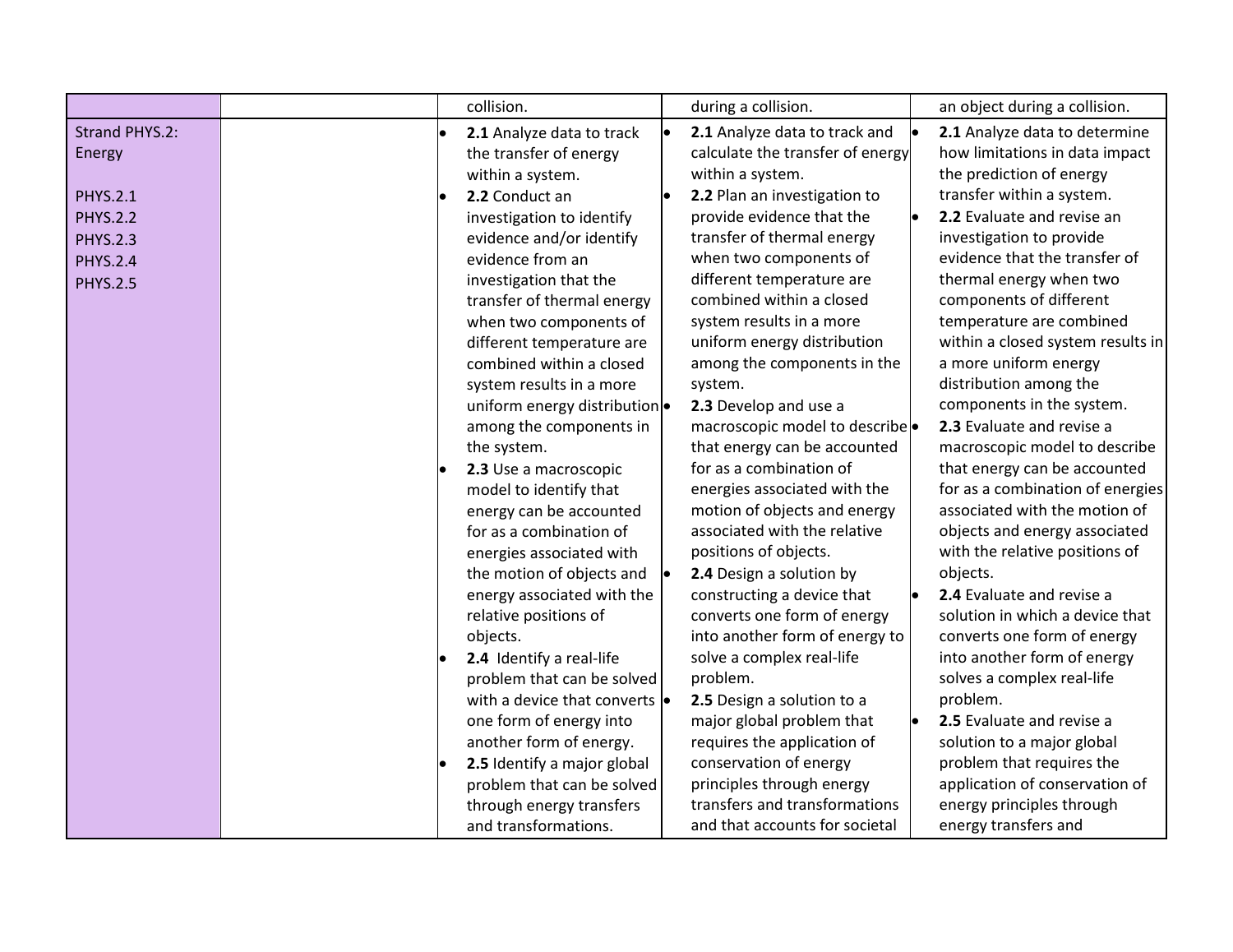|                                                                                                                                                 |                                                                                                                                                                                                                                                                                                                                                                                                                                                                            | energy needs and wants.                                                                                                                                                                                                                                                                                                                                                                                                                                                                                                 | transformations and that<br>accounts for societal energy<br>needs and wants.                                                                                                                                                                                                                                                                                                                                                                                                                                                            |
|-------------------------------------------------------------------------------------------------------------------------------------------------|----------------------------------------------------------------------------------------------------------------------------------------------------------------------------------------------------------------------------------------------------------------------------------------------------------------------------------------------------------------------------------------------------------------------------------------------------------------------------|-------------------------------------------------------------------------------------------------------------------------------------------------------------------------------------------------------------------------------------------------------------------------------------------------------------------------------------------------------------------------------------------------------------------------------------------------------------------------------------------------------------------------|-----------------------------------------------------------------------------------------------------------------------------------------------------------------------------------------------------------------------------------------------------------------------------------------------------------------------------------------------------------------------------------------------------------------------------------------------------------------------------------------------------------------------------------------|
| <b>Strand PHYS.3:</b><br><b>Fields</b><br><b>PHYS.3.1</b><br><b>PHYS.3.2 (not</b><br>assessed)<br><b>PHYS.3.3</b><br><b>PHYS.3.4</b>            | 3.1 Use computational<br>thinking to identify<br>patterns in gravitational<br>and electric fields.<br>3.3 Identify data that<br>describe the effect of a<br>change in the position of an<br>object on electric and<br>gravitational forces and<br>energy.<br>3.4 Use a model to identify<br>the effects on a field as<br>characteristics of its source<br>and surrounding space are<br>varied.                                                                             | 3.1 Use computational thinking.<br>to compare the scale and<br>proportion of gravitational and<br>electric fields.<br>3.3 Analyze data to compare<br>the effect of changes in<br>position of interacting objects  <br>on electric and gravitational<br>forces and energy.<br>3.4 Develop and use a model<br>to evaluate the effects on a<br>field as characteristics of its<br>source and surrounding space<br>are varied.                                                                                              | 3.1 Use a computational model<br>to compare the scale and<br>proportion of gravitational and<br>electric fields using Newton's<br>Law of Gravitation and<br>Coulomb's Law.<br>3.3 Analyze data to differentiate<br>between cause and correlation<br>in the interactions of objects<br>through electric and<br>gravitational forces.<br>3.4 Use a model to predict the<br>effects on a field as<br>characteristics of its source and<br>surrounding space are varied.                                                                    |
| <b>Strand PHYS.4:</b><br><b>Waves</b><br><b>PHYS.4.1</b><br>PHYS.4.2 (not<br>assessed)<br><b>PHYS.4.3</b><br><b>PHYS.4.4</b><br><b>PHYS.4.5</b> | 4.1 Analyze data to identify .<br>qualitative relationships<br>based on patterns<br>observed in frequency,<br>wavelength, and speed of<br>waves traveling in various<br>media.<br>4.3 Use information to<br>identify the effects that<br>different frequencies of<br>electromagnetic radiation<br>have when absorbed by<br>biological materials.<br>4.4 Identify evidence that<br>supports an explanation<br>about the stability of digital<br>transmission and storage of | 4.1 Analyze data to identify<br>both qualitative and<br>quantitative relationships<br>based on patterns observed in<br>frequency, wavelength, and<br>speed of waves traveling in<br>various media.<br>4.3 Evaluate information about<br>the effects that different<br>frequencies of electromagnetic<br>radiation have when absorbed<br>by biological materials.<br>4.4 Ask questions and<br>construct an explanation about<br>the stability of digital<br>transmission and storage of<br>information and their impacts | 4.1 Analyze data to derive both<br>qualitative and quantitative<br>relationships based on patterns<br>in frequency, wavelength, and<br>speed of waves traveling in<br>various media.<br>4.3 Communicate information<br>to explain the effects that<br>different frequencies of<br>electromagnetic radiation have<br>when absorbed by biological<br>materials.<br>4.4 Ask questions to clarify<br>explanations to evaluate and<br>revise an explanation about the<br>stability of digital transmission<br>and storage of information and |